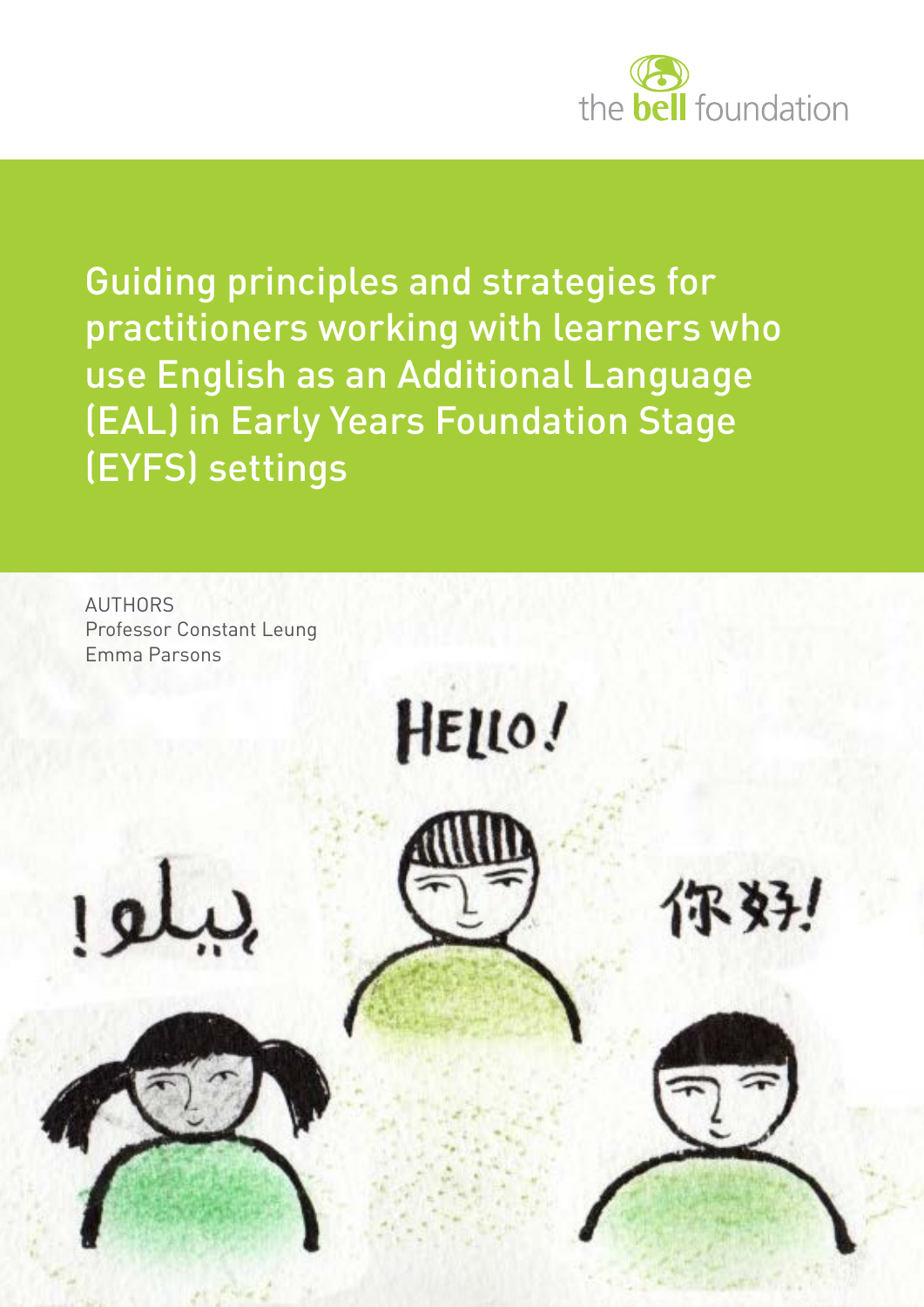### Copyright

Copyright and all other intellectual property rights in these guiding principles and related materials are owned by The Bell Educational Trust Limited (operating as The Bell Foundation). The document *Guiding principles and strategies for practitioners working with learners who use English as an Additional Language (EAL) in Early Years Foundation Stage (EYFS) settings* and related materials are protected by copyright laws around the world that prevent unauthorised copying, adaptation and other uses of them. All such rights are reserved. The guiding principles and support strategies or related materials may not be reproduced for financial gain or commercial purposes without the prior written agreement of The Bell Foundation. If you print off, copy or download any part of the strategy document or related materials in breach of these terms of use, your right to use the *Guiding principles and strategies for practitioners working with learners who use English as an Additional Language (EAL) in Early Years Foundation Stage (EYFS) settings* and related materials will cease immediately and you must, at our option, return or destroy any copies of the materials you have made.

Copyright © The Bell Educational Trust Limited (operating as The Bell Foundation) January 2019, Version 1

The Bell Educational Trust Limited is a charitable company limited by guarantee number 1048465 established on 5 April 1972 and also a charity registered with the Charity Commission number 311585

The Bell Foundation Hillscross Red Cross Lane Cambridge CB2 0QU

www.bell-foundation.org.uk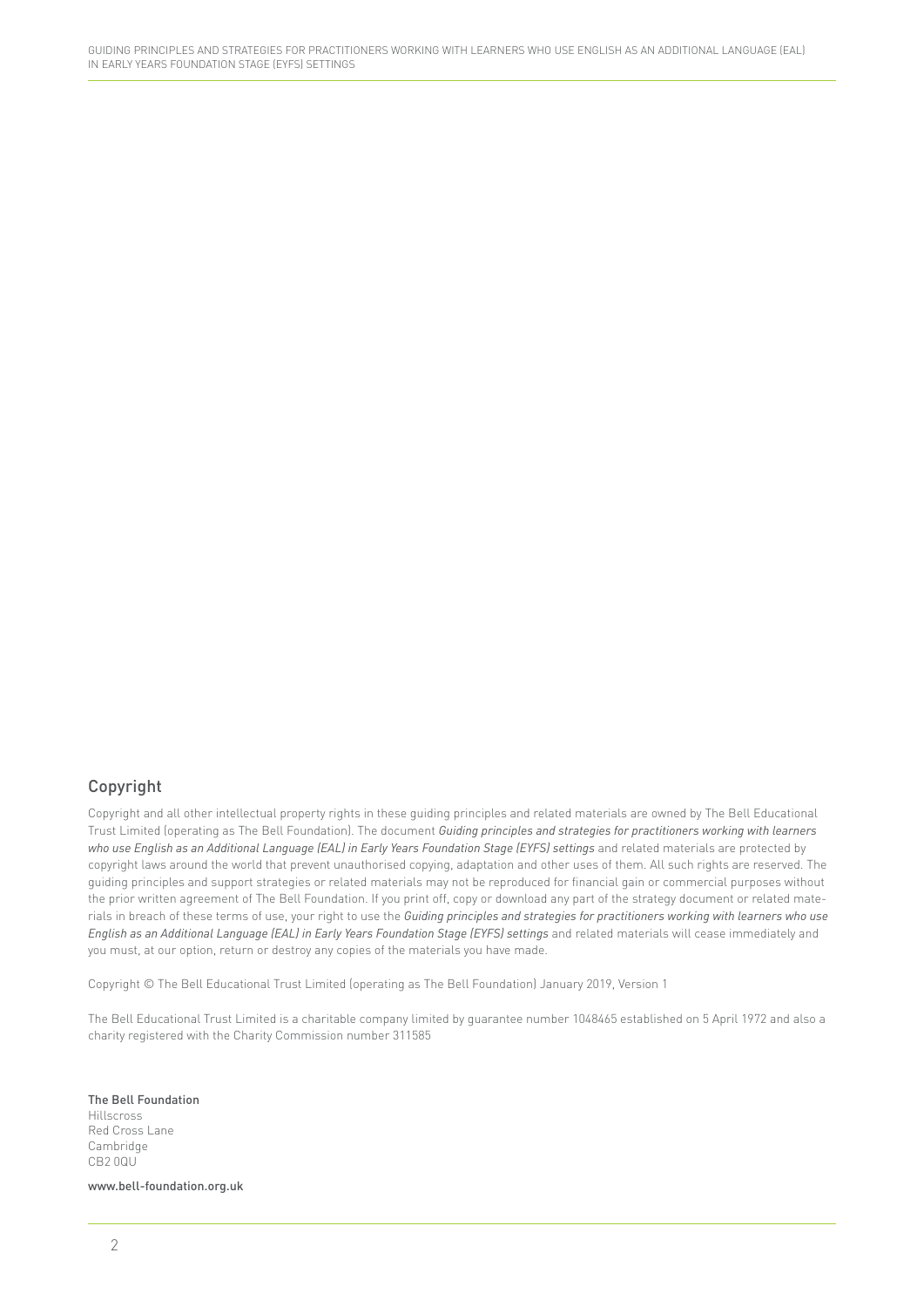# About The Bell Foundation

The Bell Foundation is a charity which aims to overcome exclusion through language education by working with partners on innovation, research, training and practical interventions. Through generating and applying evidence, we aim to change practice, policy and systems for children, adults and communities in the UK disadvantaged through language.

The Foundation works in two key areas:

- The EAL Programme aims to improve the educational outcomes of children with English as an Additional Language in the UK to benefit the individual child and society as a whole. The Foundation works in partnership with a range of organisations across the education system to provide training and resources in order to build capacity, develop and evaluate models of good practice, and provide thought leadership.
- The Criminal Justice Programme seeks to break down the language barrier to accessing justice and rehabilitation for individuals in contact with the criminal justice system for whom English is an additional language. In 2017 the Foundation developed a long-term strategy for its work in the sector, with a focus on both victims and offenders of crime. The Foundation works through interventions in research, policy, practice and service support.

# About this document

.

The guiding principles and support strategies outlined in this document are designed to support policy makers and practitioners in Early Years Foundation Stage (EYFS) settings in meeting the needs of their learners who use English as an Additional Language (EAL).

This document will be updated from time to time. Please check that you have the latest version on The Bell Foundation website at www.bell-foundation.org.uk.

Copyright © The Bell Educational Trust Limited (operating as The Bell Foundation) January 2019, Version 1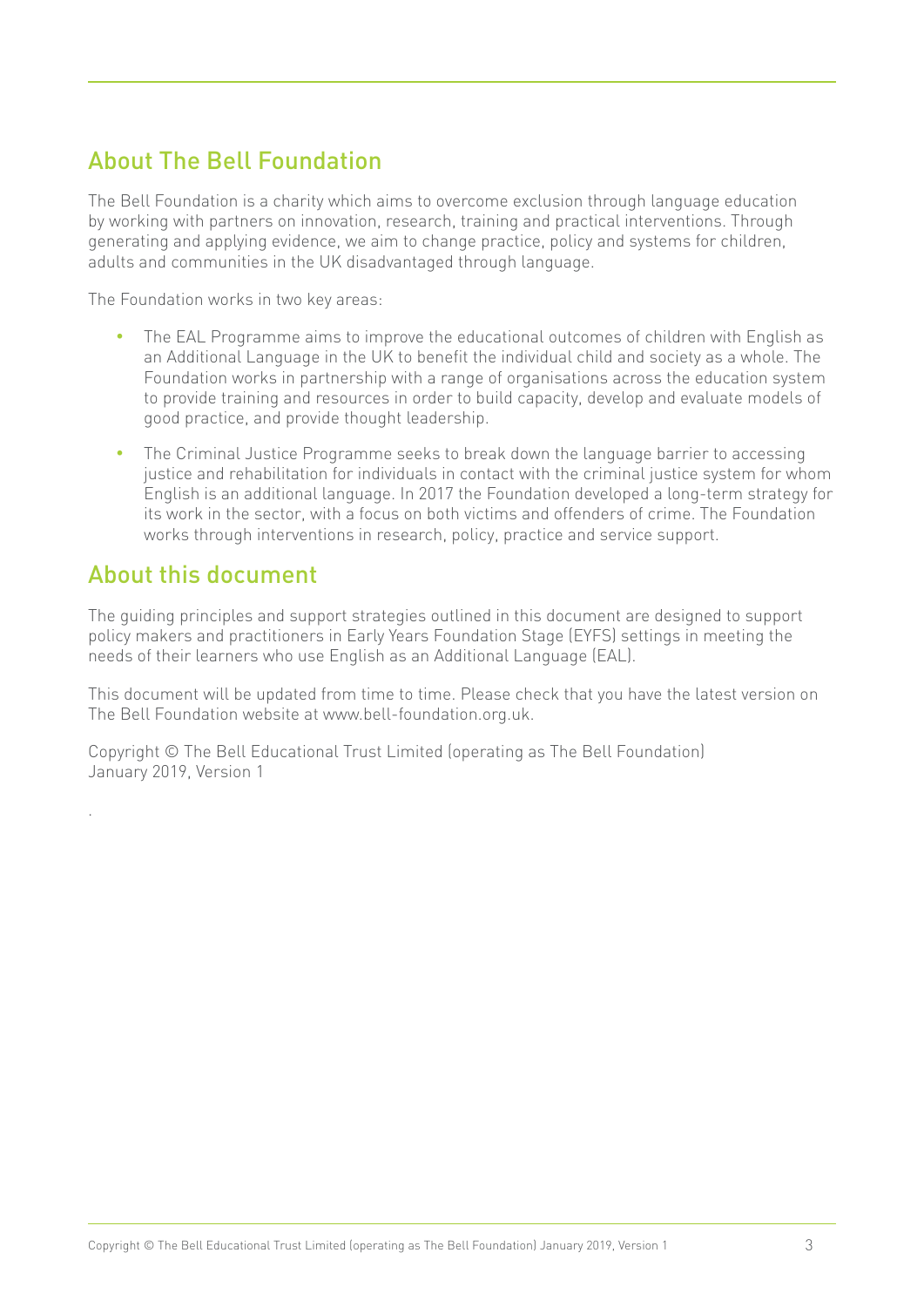# **Contents**

| Guiding principles for EYFS practitioners working with learners |  |
|-----------------------------------------------------------------|--|
| who use English as an Additional Language (EAL)                 |  |
| Guidance to assessing proficiency in English                    |  |
| Classroom support strategies:                                   |  |
| working with EAL learners in EYFS settings                      |  |
| More from The Bell Foundation                                   |  |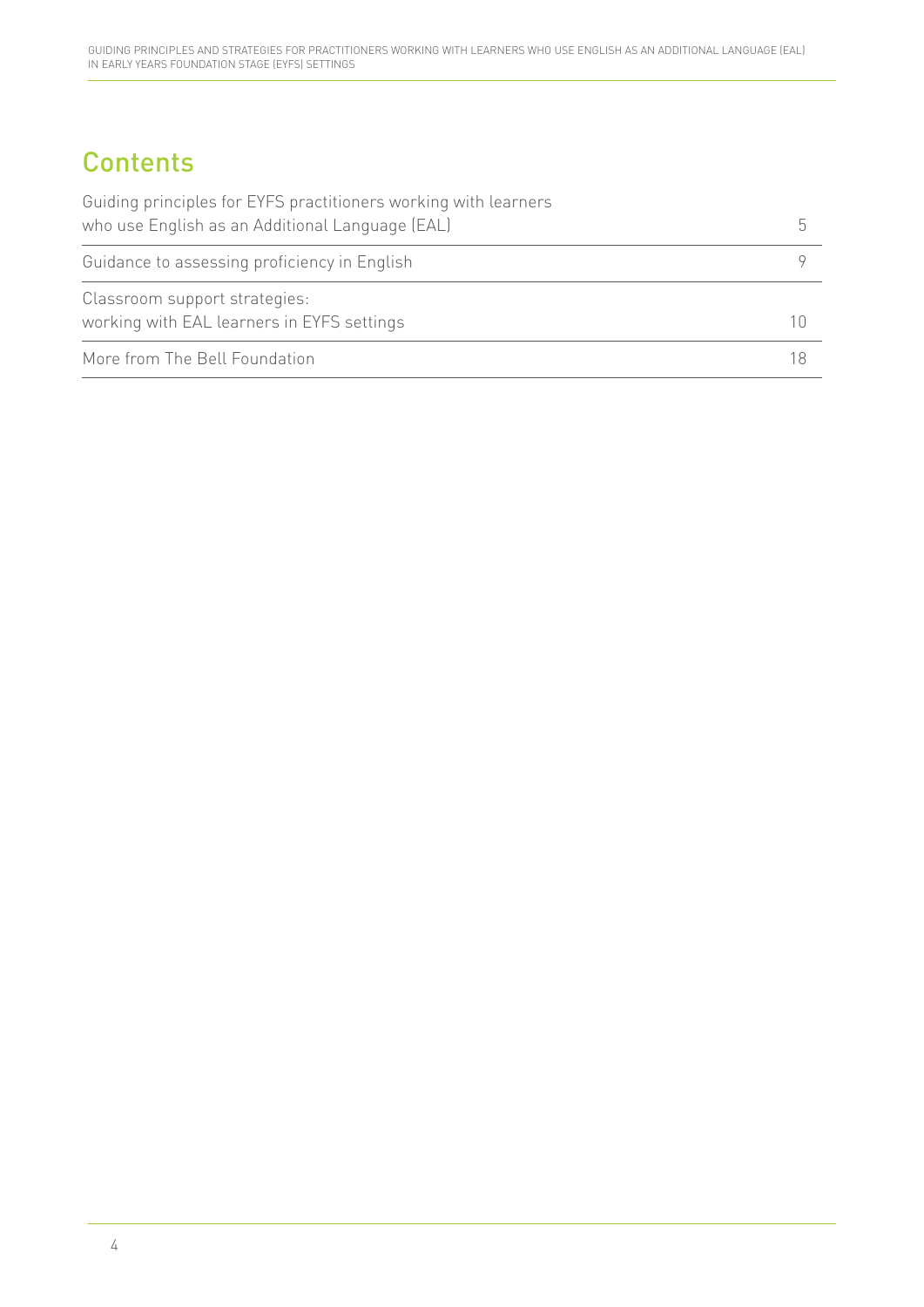# Guiding principles for EYFS practitioners working with learners who use English as an Additional Language (EAL)

This document is designed to support policy makers and practitioners in Early Years Foundation Stage (EYFS) settings in meeting the needs of their EAL learners. It is intended to help schools shape and implement policy regarding the assessment of English language proficiency and support of their EAL learners in EYFS. It underpins the *Classroom Support Strategies: Working with EAL Learners in EYFS settings* which can be found below on pages 10-17.

International policies and principles regarding Early Years Education<sup>1</sup> are reflected in the principles and themes that inform practice in EYFS settings in the UK. The four core principles of the EYFS Statutory Framework (*a unique child, positive relationships, enabling environments and children develop and learn in different ways and at different times*), provide the backbone of effective policy and practice for all children, including EAL learners. Understanding and applying the four core principles of the EYFS Statutory Framework (below)<sup>2</sup> when it comes to EAL learners will help practitioners support the language development and assessment of English language proficiency of those learners.

## 1. EYFS principle - A unique child

*Every child is a unique child, who is constantly learning and can be resilient, capable, confident and selfassured.*

### 1.1 Every EAL learner has a unique profile

EAL learners come from different linguistic, learning and socio-economic backgrounds, and have a wide variety of family circumstances. For example, some learners are UK-born, others are children of migrants who have come to the UK to work, and some have fled persecution or war. Therefore, EYFS practitioners should know about the background of each EAL learner.<sup>3</sup>

### 1.2 Children enter EYFS at different points in their language development

In EYFS all children are developing language. For some this language development has taken place in an English-only language environment, while others are developing a language or languages other than English, with English being added to their linguistic repertoire. These learners use more than one language to understand and express their understanding of the world around them. It follows, then, that EYFS practitioners should know about the language/s of each EAL learner. Practitioners are better able to support EAL pupils if they have some knowledge of the pupil's home language and the difficulties they may face in acquiring English.<sup>4</sup> This can not only help to ascertain a learner's academic trajectory, but can also signpost the possible need for a more thorough speech and language assessment further down the line if the learner appears to be taking much longer than expected to acquire English.

Initial profiling of all areas of learning and development, including in a child's home language, should reveal strengths as well as areas of need.

<sup>1</sup> National Academies of Sciences. (2017). *Promoting the educational success of children and youth learning English: Promising futures*. Washington, DC: The National Academies Press. (Attention: Chapter 5)

<sup>2</sup> Early Years Foundation Stage Statutory Framework: https://www.foundationyears.org.uk/files/2017/03/EYFS\_STATUTORY\_FRAMEWORK\_2017.pdf?

<sup>3</sup> For points to consider see https://ealresources.bell-foundation.org.uk/school-leaders/diversity-eal-learners

<sup>4</sup> For more on this, see https://ealresources.bell-foundation.org.uk/school-leaders/countries-cultures-languages-and-education-systems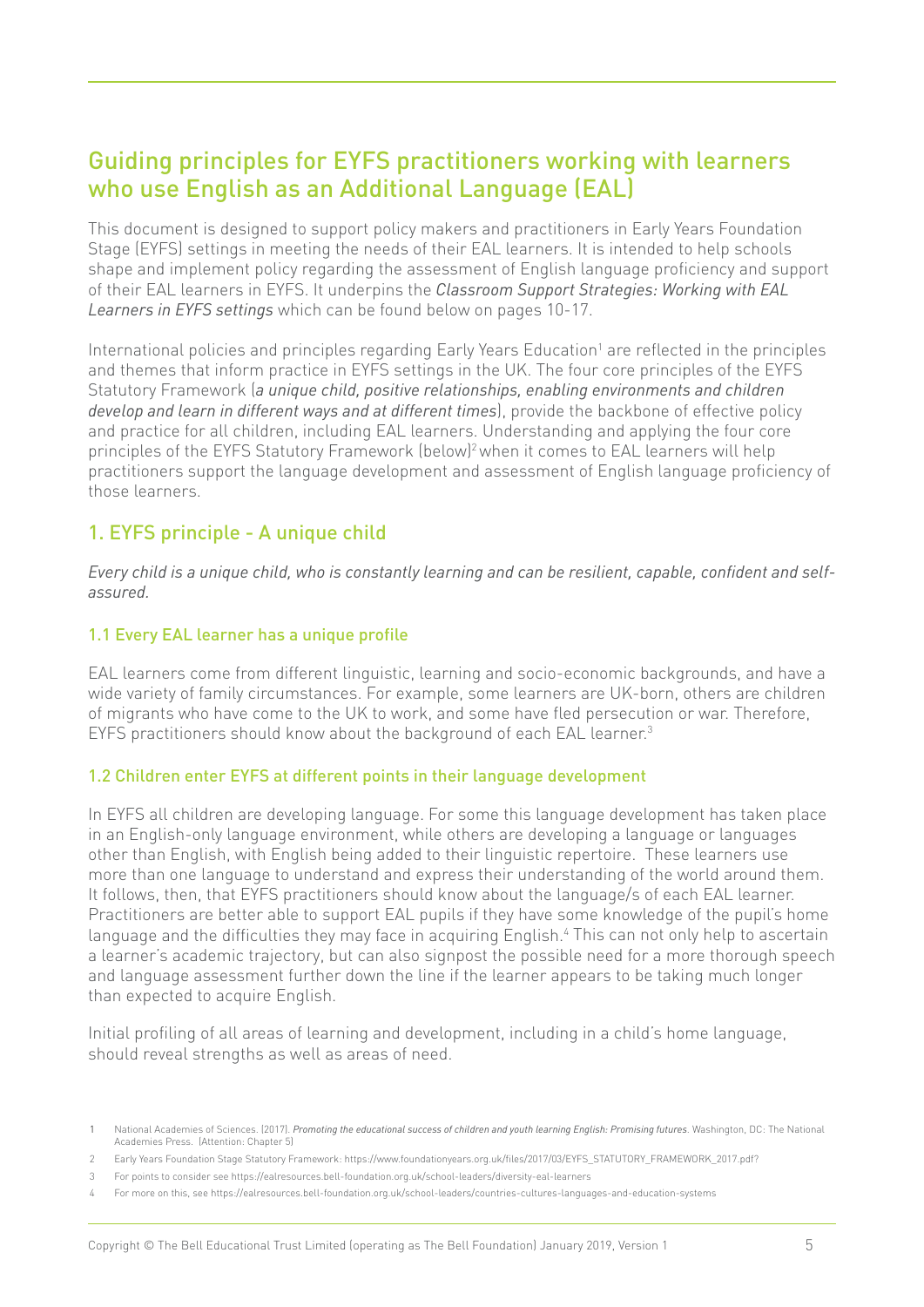# 2. EYFS principle - Positive relationships

*Children learn to be strong and independent through positive relationships.*

### 2.1 Positive relationships with peers support language development

Positive relationships (both with peers who share the same language/s and fluent monolingual English speakers who do not) encourage the confidence to communicate.

### 2.2 Positive relationships with adults support language development

All adults working with learners in EYFS settings need to understand the reason for and benefits of effective EAL strategies. Bilingual adults in the EYFS should be encouraged to share and use their linguistic skills to build positive relationships with EAL learners and their families.

# 3. EYFS principle - Enabling environments

*Children learn and develop well in enabling environments, in which their experiences are pre-planned on the basis of their individual needs and there is a strong partnership between practitioners and parents and/or carers.*

### 3.1 Access to languages other than English supports the development of English

Children from diverse language backgrounds often have complex and rich language repertoires. Their total language knowledge is often much more than what they can use and show in school contexts. This is because in school the language used is predominantly English. It is important to recognise that the ability to use English to speak and write is only one part of a child's knowledge of English. It is often the case that they can understand more spoken and written English than they can speak and write. At the same time, if children are provided with access to the meaning of the classroom activities through their other language/s, they may be able to then use their emerging/ developing English to join in and to engage with others. For these reasons when children's English language proficiency is assessed, teachers should be mindful that they may only be getting a partial picture in contexts where English is the sole medium of communication. For teachers to get a fuller picture of their pupils' total language repertoire and their understanding of what is going on in the classroom it may be necessary for EAL learners to use the other language/s they know.

### 3.2 Involving parents supports their child's learning

EYFS settings are required to involve parents in their child's development, learning and assessment. Settings should have systems in place to ensure parents of EAL children have the same access to school involvement as all parents, for example, by using interpreters, and targeting parents for drop-ins and parent workshops.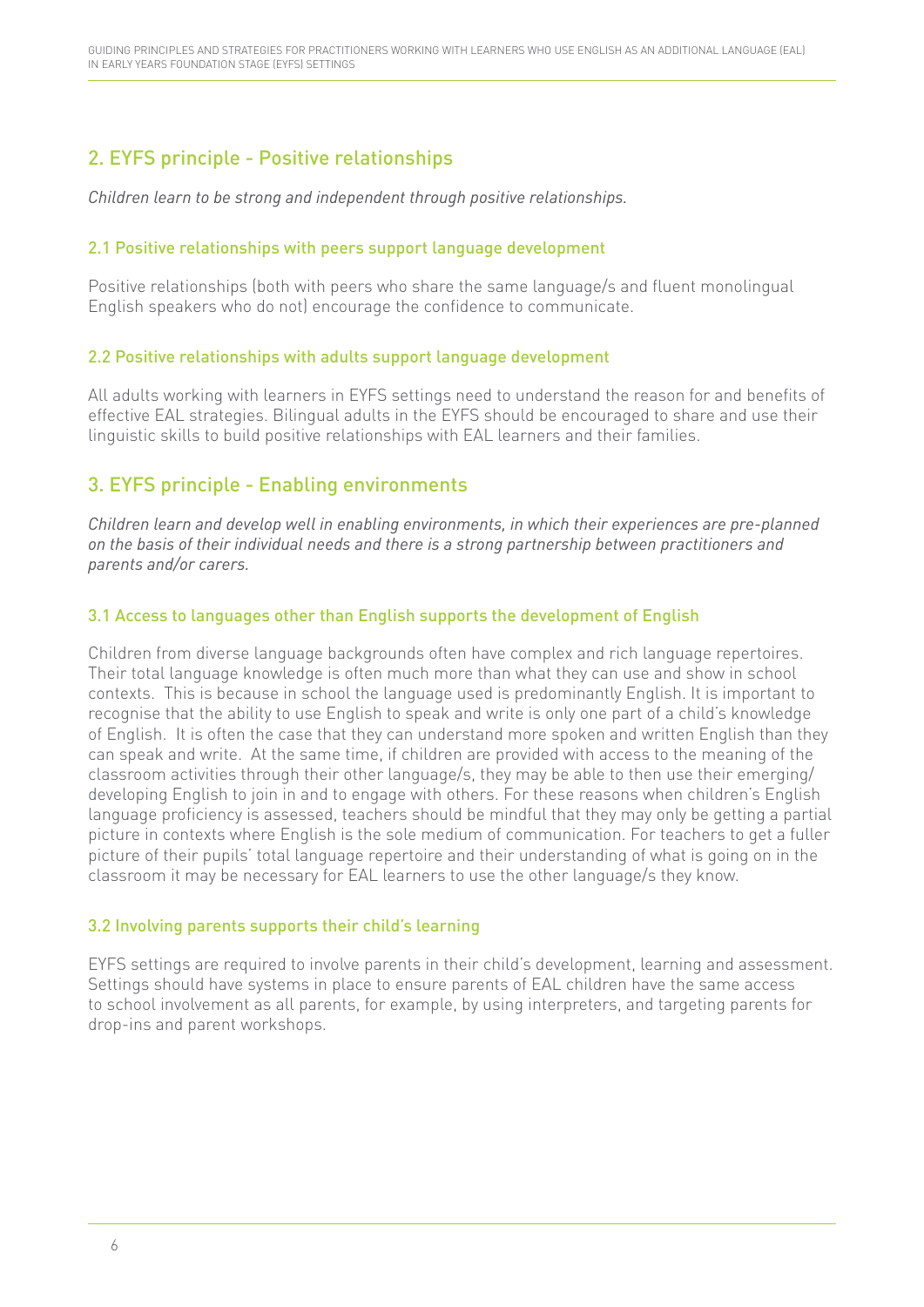### 3.3 Language role models support EAL pupils

In addition to having access to home-language buddies and adults, English language learning is also enabled when EAL pupils are placed next to or grouped with pupils whose English can provide useful models of language use. Teaching vocabulary or prior explanation of the topic in the EAL pupil's home language can make these pairings/groupings more effective for both the EAL learner and the role model. In EYFS, such pairings and groupings can encourage long-term friendships, which then naturally facilitate the development of language outside the classroom.

### 3.4 EAL learners benefit from play-based learning

Providing plenty of opportunities for play-based learning enables EAL children to practise what they have learned.

### 4. EYFS principle - Children develop and learn in different ways and at different rates

*In planning and guiding children's activities, practitioners must reflect on the different ways that children learn and reflect these in their practice.* 

### 4.1 Every EAL learner should achieve his or her full potential

In EYFS, ongoing (formative) assessment is an integral part of the learning and development process. Currently, assessment involves practitioners observing children to understand their level of achievement, interests and individual differences, and to then shape learning experiences for each child reflecting those observations. Practitioners in EYFS should be very aware of the potential progression trajectory of their EAL pupils. Given appropriate assessment opportunities in all areas of the curriculum, including those not directly associated with the 'communication, language and literacy' Early Learning Goal (ELG), EAL pupils can show both rapid progress in some areas and ongoing needs in others.

#### 4.2 The use of languages other than English supports the assessment of EAL pupils

Practitioners should be mindful of the fact that currently it is only development in the 'communication, language and literacy' ELG that is expected to be assessed in English only. As other ELGs do not require pupils to evidence their understanding via English, opportunities should be provided for EAL learners to hear and use their home language to show their understanding and progress in the ELGs for other areas of learning.

#### 4.3 Every EAL learner should know that the setting has high expectations for him or her

Given that the ELG assessment statements for 'exceeding expectations' require a child to express their understanding of an ELG, not just to demonstrate it, practitioners need to keep a close eye on an EAL learner's achievement and potential and communicate this to parents. Even if a child has not met the overall expected 'Good Level of Development' (GLD) at the end of EYFS (due to not meeting the level in 'communication, language and literacy'), parents of EAL learners should know they may be meeting or exceeding expectations in other ELGs.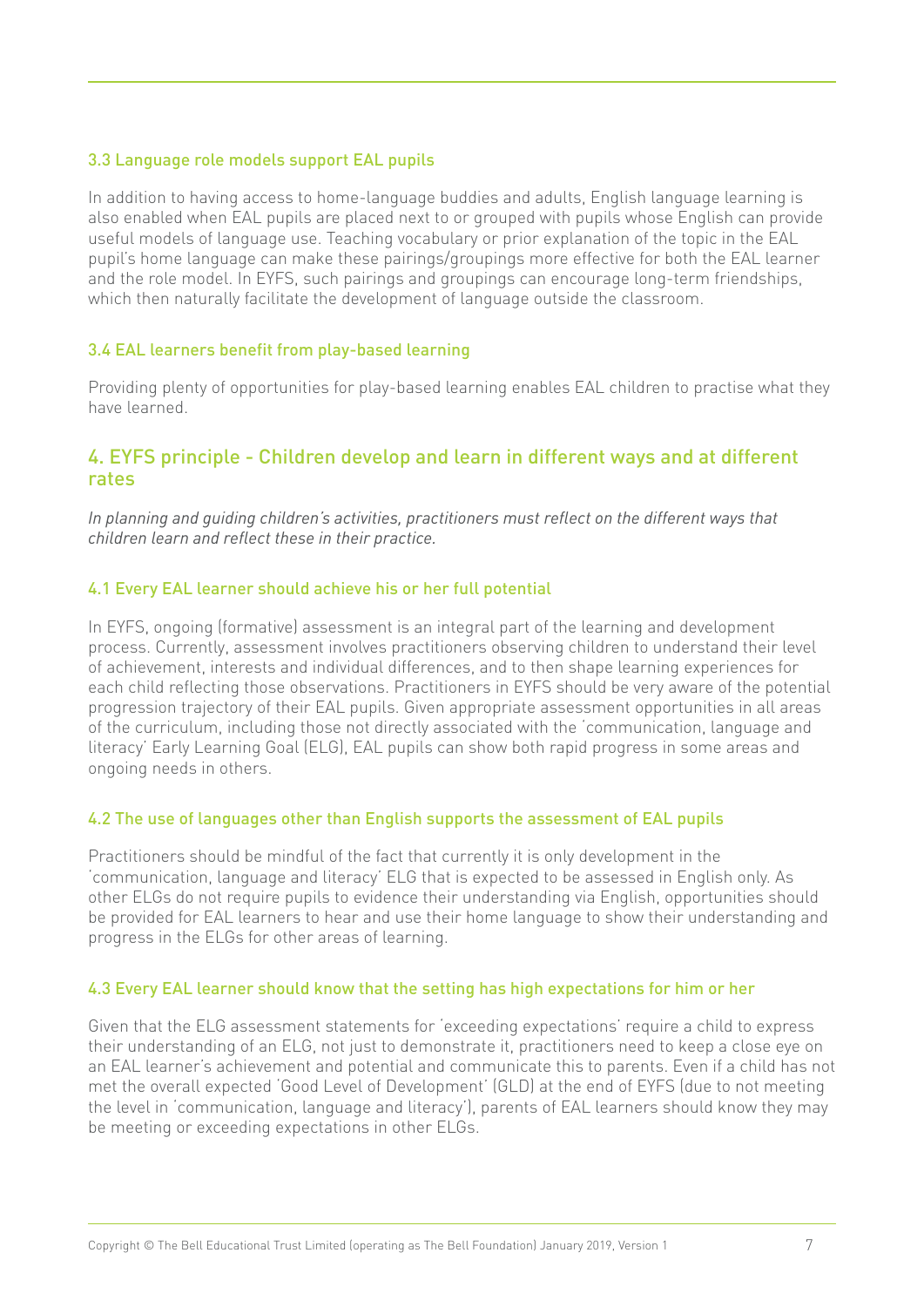### 4.4 EAL pupils benefit from ongoing formative assessment of English language proficiency

Research has consistently shown that Proficiency in English (PIE) provides valuable information about an EAL pupil's likelihood to attain in school and their potential need for support<sup>5</sup>. *The EAL Assessment Framework for Schools* is designed to support teachers in assessing pupils in primary and secondary schools in English language proficiency within the context of the curriculum. It provides a five-level scale across the four skills of Listening, Speaking, Reading and Viewing, and Writing from A (New to English) to E (Fluent). Assessment of English language proficiency helps teachers to understand the specific language needs of their EAL pupils; this knowledge can then inform planning and enables teachers to set targets so that their EAL learners can acquire the language necessary to achieve at or above expected levels. The *EAL Assessment Framework for Schools* (Primary version) can also be used alongside the current statutory EYFS assessment system for all pupils to arrive at a best-fit judgement of proficiency in English for EAL pupils in EYFS. Given that in EYFS language development is driven by speaking and listening, assessors should bear this in mind when arriving at a best-fit judgement using the *EAL Assessment Framework for Schools*.

<sup>5</sup> Strand, S., Demie, F (2005); Strand, S., Malmberg, L., Hall, J. (2015), Strand, S., Hessel, A. (2018)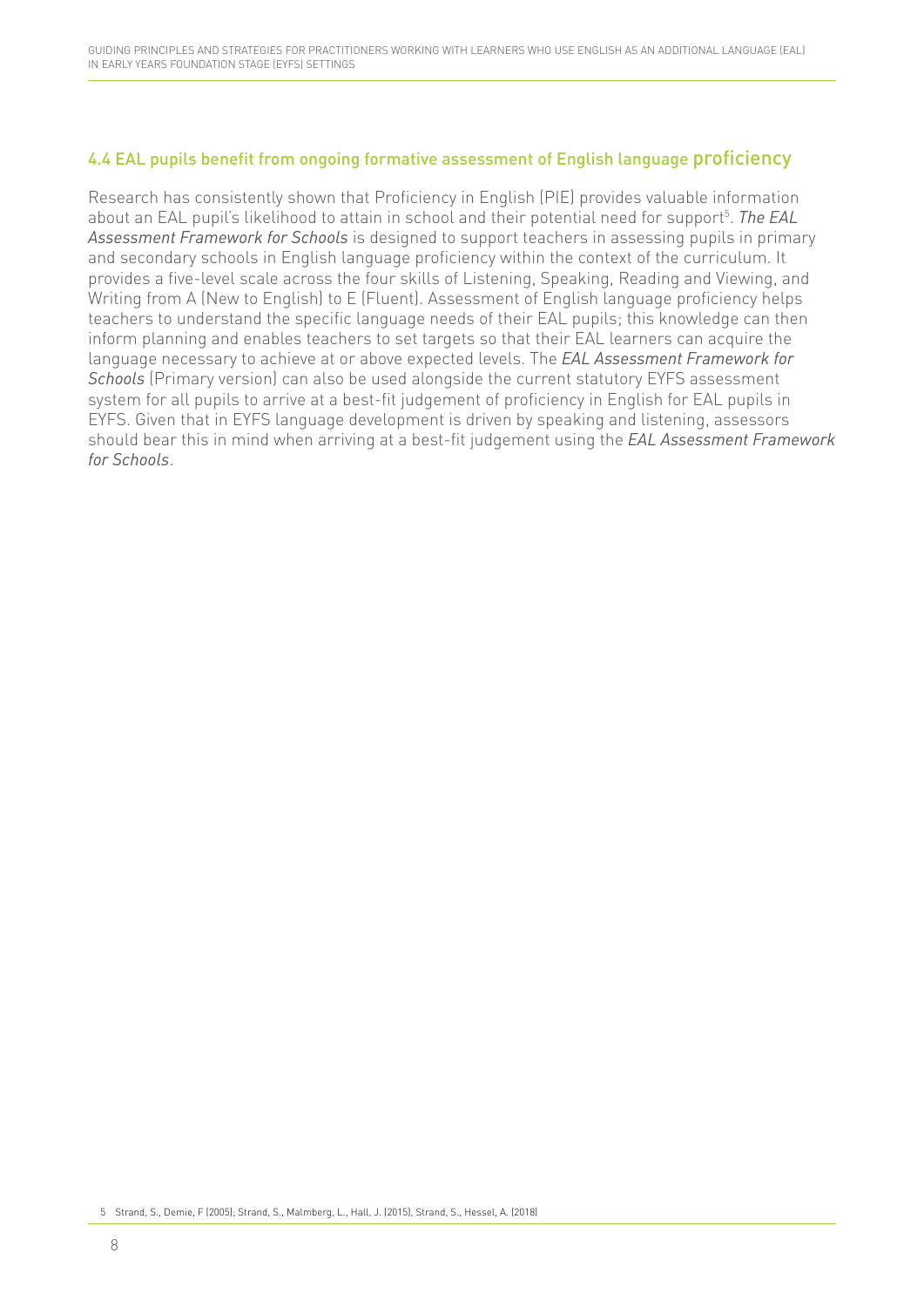# Guidance to assessing proficiency in English

A recent report<sup>6</sup> urges schools to assess and record the proficiency in English of their EAL pupils and to use the data to identify need and target support. The EYFS profile results 2017 to 2018<sup>7</sup> show that across every region of England pupils with a first language other than English achieved below the level of those learners who have English as first language on all of the 17 early learning goals. This data further reinforces the need for schools to assess the English language proficiency of their EAL learners and to embed targeted support to promote development.

In the Early Years Foundation Stage (EYFS), it works well using an evidence-informed assessment framework, such as The Bell Foundation's **EAL Assessment Framework for Schools** (free to download) alongside the 'Communication and Literacy' Early Learning Goal (ELG) descriptors. Many of the descriptors from New to English (Band A) to Fluent (Band E) are appropriate for any age. This will help with arriving at a best-fit judgement of an EAL learner's stage of proficiency in English. However, be mindful that a best-fit judgement for children in EYFS will largely be based on Listening (Understanding) and Speaking, not Reading & Viewing and Writing. Looking closely at an EAL learner's ELGs for literacy alongside the EAL Assessment Framework for Schools will help to avoid making a 'false/elevated' judgement.

The EAL Assessment Framework for Schools supports EYFS practitioners in understanding and identifying the English language skills that their EAL learners need to develop; the descriptors can then be used as English language targets.

<sup>6</sup> English as an Additional Language, proficiency in English and pupils' educational achievement: An analysis of Local Authority data, Strand, S., Hessel, A. (2018) 7 https://www.gov.uk/government/statistics/early-years-foundation-stage-profile-results-2017-to-2018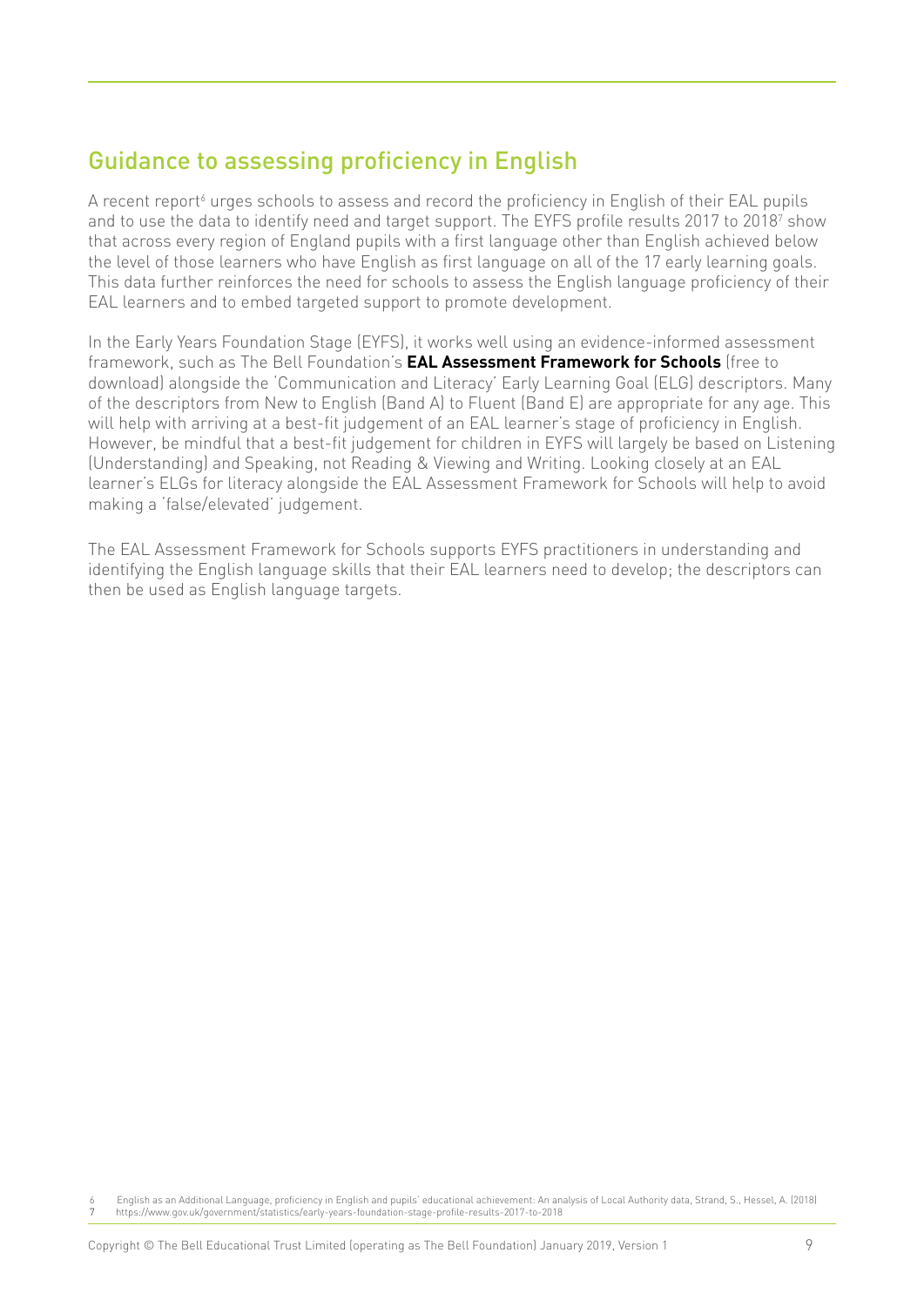# Classroom support strategies: working with EAL learners in EYFS settings

Research shows that English language support is most needed in the Early Years Foundation Stage (EYFS) and Key Stage 1 and that proficiency in English is the best predictor of educational outcomes for EAL learners.<sup>8</sup>

The EAL Guiding Principles for EYFS Practitioners above are underpinned by the four core principles of the EYFS Statutory Framework<sup>9</sup> (*A unique child; Positive relationships; Enabling environments; Children develop and learn in different ways and at different rates)*.

EYFS settings lend themselves to enabling good and frequent communication, which is at the core of language development. As all children in EYFS are developing language, the following strategies provide some practical ways of putting the guiding principles into practice within the classroom setting. They contribute to good practice for all children, while some are specific to EAL learners.

These strategies are designed to be used by teachers, teaching assistants (TAs) and other practitioners within EYFS settings to help EAL learners develop the levels of English proficiency needed to be successful in accessing the curriculum. The classroom support strategies are organised under five headings:

**Classroom Organisation** – The strategies in this section consist of often small but significant adjustments to daily classroom management, which can make a huge difference to the learning of a pupil who uses EAL. Many of the strategies under this heading require no special preparation or materials.

**On-going Differentiation** – Some of the strategies in this section refer to ways of adjusting how we communicate with the learner and present information to them, others suggest adaptations to learning content, materials and resources which take place at the lesson planning stage. Most of these adaptations are likely to benefit other learners in the class by making learning content more accessible. This section also covers how to provide opportunities for the learner to experience and practise English in different situations.

**Language Focus** – As well as exposure to different varieties of English (e.g. regional varieties spoken at school and more Standard English variations expected within the Curriculum) through hearing, seeing and use in school, EAL learners require opportunities to actively develop their English language through explicit, targeted language development work. Much of this work can be undertaken whilst undertaking normal classroom activities, where the vocabulary, grammar, style, and pronunciation of the English language is presented within an authentic context.

**Marking and Feedback** – The classroom support strategies within this section focus on providing EAL learners with feedback to help develop their English Language proficiency. These strategies should help guide EAL learners to a better understanding of their strengths and help to identify areas that need further development.

**Communication with Home** - The classroom support strategies in this section signpost a number of easy ways to develop home language skills and aid English language acquisition.

<sup>8</sup> ibid 9 Early years foundation stage statutory framework (EYFS), March 2014 (last updated February 2018), DfE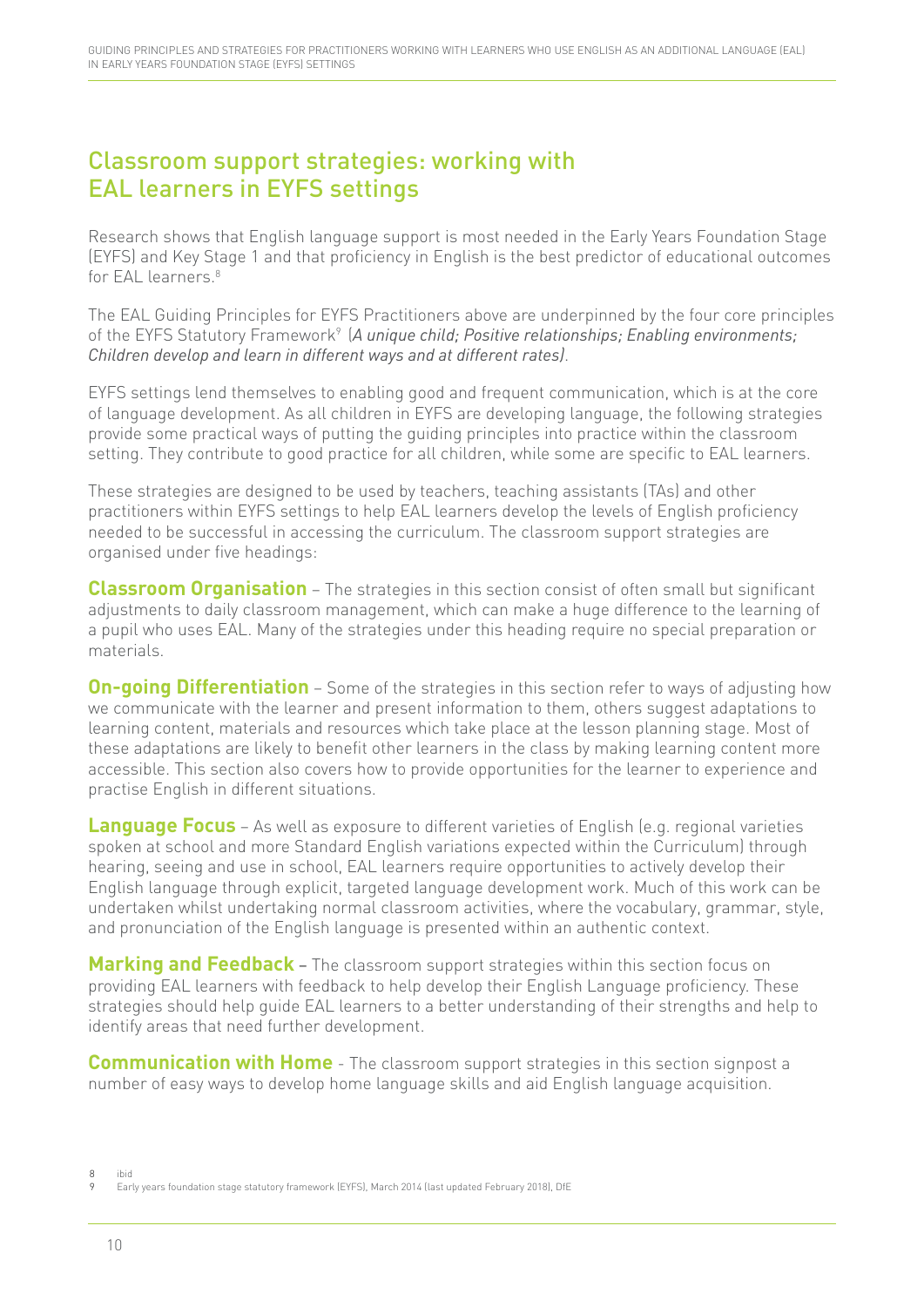## **Classroom Organisation**

- Pronounce pupils' names correctly and ensure all adults in the classroom do the same; use pupils' names to alert them to what is being said and to check and prompt concentration. Adults should also encourage pupils to pronounce each other's names correctly.
- Sit the child near the lead adult in carpet sessions, in a position where they see the adult's face straight on. This will ensure that they can hear properly and also pick up clues from facial expressions.
- Pair EAL learners with same language peers to support collaboration in understanding (see EAL Nexus for more on this)
- Provide EAL learners with frequent, daily opportunities to work and play alongside peers who are supportive English language role models - this needs to be balanced with same language pairing
- Provide opportunities for someone who speaks the New to English (Band A) learner's home language (e.g. another class teacher, a teaching assistant, older child or family member) to visit and mentor the child in class. This will help to give the child a voice, make them feel secure in their new environment and will facilitate clarification of instructions and tasks.
- Position children who are New to English (Band A) last in turn-taking games so that they become familiar with the vocabulary and language structures required for the game
- Provide dual language story books for parents and bilingual adults to share with the child in the classroom and at home (available from Mantra Lingua). This gives EAL learners access to understanding a range of well-known stories for young children and enables their parents to share the same stories with their children.
- Provide resources and toys that reflect the variety of heritages in the setting (e.g. plastic fruit/ food, dressing-up clothes). Children will relate to and enjoy playing with familiar items and pupils can learn from each other about items that are unfamiliar to them.
- Be mindful that listening to a new language can be very tiring and background sounds (e.g. music) in the classroom make it harder to discern words and sounds so children can be distracted from processing what is being said. For group work, provide as quiet and empty a space as possible in order to minimise both audio and visual distraction.
- Assign key adults to EAL learners and ensure that they are aware of the child's profile. This should include information about: circumstances that may affect the child's well-being and capacity to learn; whether or not the child is UK-born or newly arrived to the UK; the child's home language and their proficiency in that language.
- Label areas (inside and outside) and items that children are often directed to use or distribute (e.g. Lego, paper, pencils). Use visuals as well as words if the item is hidden from view (e.g. a drawer containing paper).
- Include multi-lingual labelling and signage around the classroom, such as days of the week, months of year (free from schoolslinks). This provides a visual recognition of the diversity within the classroom.
- Maintain a bank of photos of EYFS children performing typical classroom actions (as a learning activity, include EAL learners in the process of taking the photos). Label the photos (e.g. painting, cutting, eating). These can be used to support understanding, such as on interactive flipcharts when explaining a task.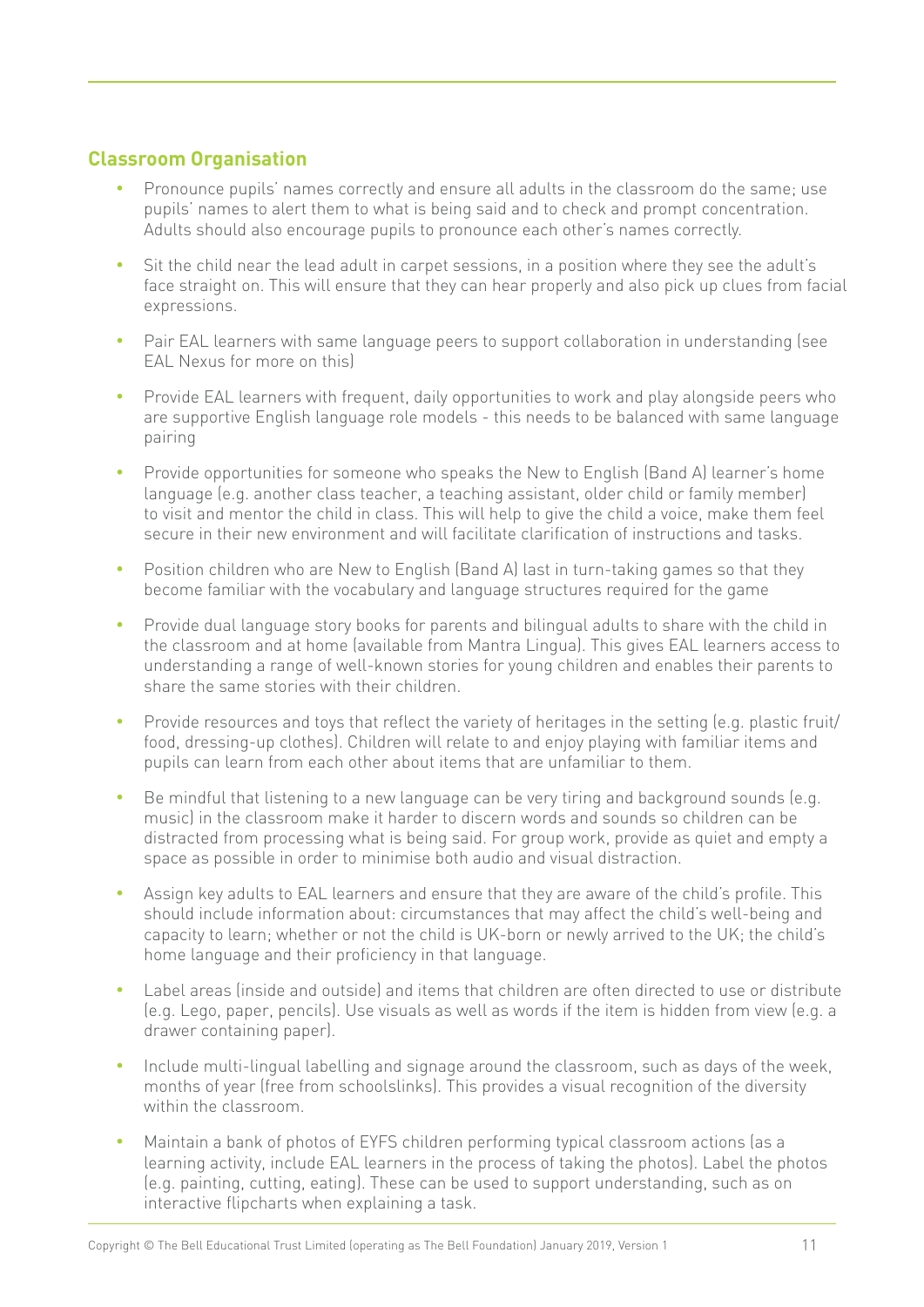# On-going Differentiation

- Speak clearly and slowly, avoiding any unnecessary or idiomatic language (e.g. *put* (not 'pop') *this in your reading bag*)
- Allow EAL learner's thinking time. EAL learners need time to process what is being said and time to formulate a response.
- Make meaning clear by using facial expression, tone of voice, and body language (gestures, quick mimes)
- Use the same phrasing (preferably in the form of call and response songs) for frequent instructions and routines to reinforce understanding and for EAL learners to internalise the language structures
- Use visual support throughout the day (e.g. visual timetables; instructions; to accompany teacher talk; story telling; word mats; flashcards; labelling). Visual support can make the difference between an EAL learner participating through full or partial understanding or not understanding at all. Visual support is easy and quick to create with tools such as Widgit online or Widgit's networked version Inprint 3 (these products were formerly known as Communicate in Print). Widgit also has an add on dual language/EAL package for creating visuals and text in a variety of languages. Ready-made visual support specifically for EAL learners can be found on Twinkl.
- Consider using Makaton signs only for New to English (Band A) learners to accompany frequently spoken questions/instructions (e.g. *where? finished*). This strategy is suggested for settings that already use and are familiar with Makaton. Used sensibly, it can be appropriate for EAL learners as the signs provide clear visual communication. However, Makaton is primarily designed for pupils with underlying communication difficulties.
- Always point to the object, picture or key word that you are referring to
- Use Google Translate. For young children, the Google Translate speaker button can be an effective tool. The teacher and the child can input verbally and then listen back to the translation. However, it is important to check the accuracy of translations. For example, a student might be reading a story about a river, and decide to translate the following sentence 'she ran up the bank'. In this case, bank means river bank. However, Google translate may not understand this and might interpret 'bank' here as a financial institution.
- Keep providing New to English (Band A) learners with opportunities to speak and respond to questions even if they are not talking (a non-verbal period is normal)
- Provide EAL learners with plenty of 'joining in' opportunities that do not rely on them having to understand what other children and adults are saying but will still support language learning (e.g. rhymes, songs, shared construction activities)
- Include EAL learners in questioning by pitching questions at their level of English proficiency. New to English (Band A) learners may be able to answer simple differentiated yes/no questions or 'choice' questions (e.g. *Did the hungry caterpillar eat oranges? Did the hungry caterpillar eat four oranges? Did the hungry caterpillar eat watermelon or mango?* (looking at a photo) *Is this your mummy or your auntie?*).
- Offer choices to prompt a 'spoken' response at the same time as checking for understanding (*Do you want the blue pencil or the red pencil? Do you want the orange or the banana? Is your coat inside or outside?*)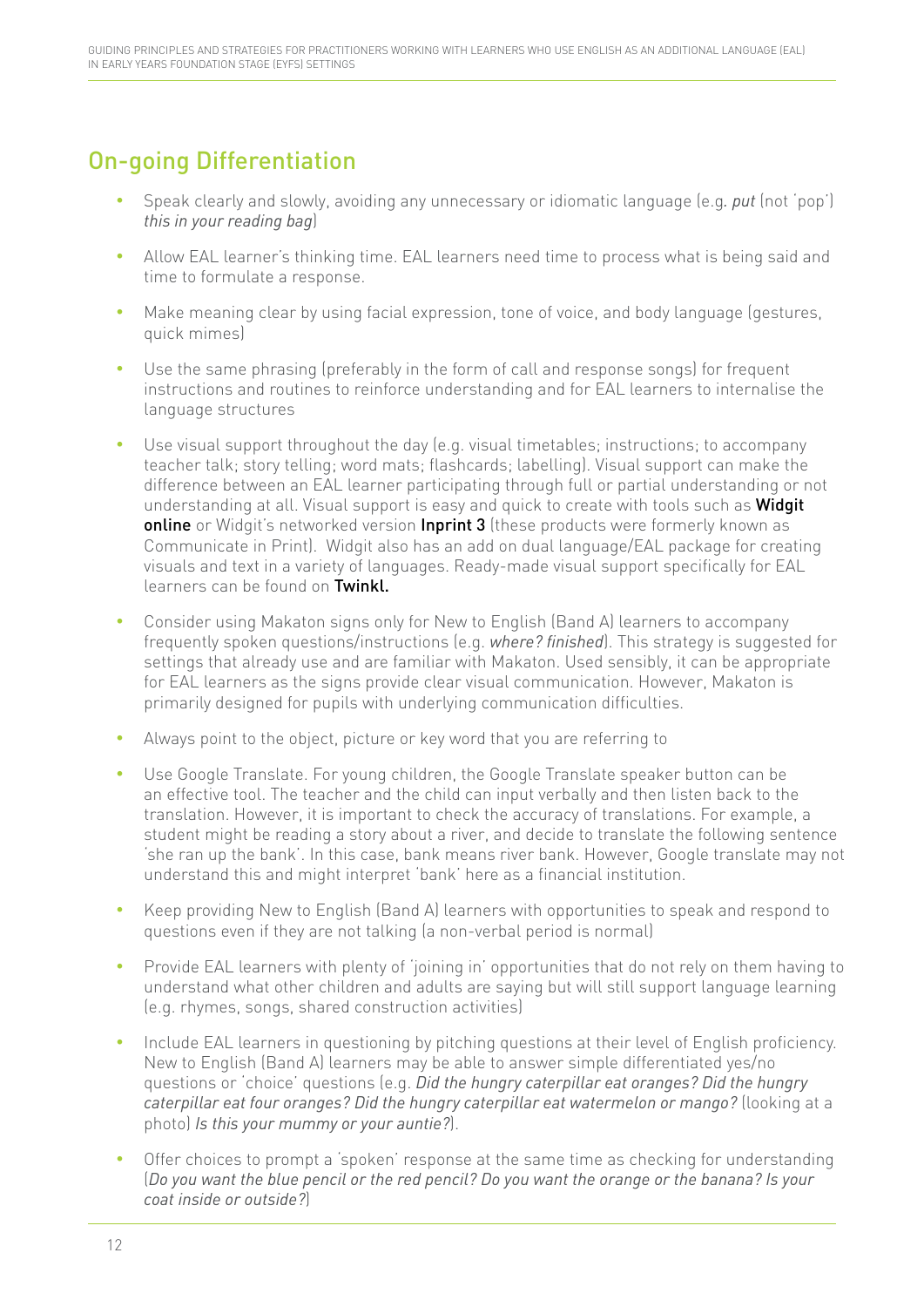- Use plenty of songs with actions to reinforce language structures, teach vocabulary, and enable an EAL learner to join in an activity with their peers. EYFS settings use a lot of songs as children enjoy them and it is well known that repetition of words attached to tunes and actions are a good memory aid. EAL learners will benefit from songs for teaching specific vocabulary (classics such as head, shoulders, knees and toes can be adapted to teach additional vocabulary).
- Use puppets for checking understanding and to model language (e.g. the adult can doublecheck the puppet has understood the task; the EAL learner can 'teach' the puppet what they have learned; the adult can use the puppet to model and practise talking in different 'persons' (e.g. Freddy the puppet says: *I like bananas*. Adult asks: *What does Freddy like*? Answer: *He likes bananas*).
- Use ready-made, or created, story props and visuals in addition to pointing at the pictures in stories. EAL learners will benefit from characters and items being introduced before a story is told and after a story is told to support discussion, questioning and play around the story. Many well-known stories have accompanying merchandise, or use what is already in the classroom (a toy tiger, tea cup and plastic food will enhance The Tiger who Came to Tea for example). There are also plenty of visual resources to accompany well known children's stories (from sites such as Twinkl, or EAL-specific resources, such as those for Handa's **Surprise** on EAL Nexus). Participation and understanding are also aided by associating story characters with their own gesture/sound (e.g. pig – grunt; wolf – baring teeth).
- Use picture sequencing activities. Ordering and reordering pictures (either with/without accompanying text) is good for checking understanding, recounting routines, retelling a story, practising verbs and tenses and generating talk in pairs and groups. (Twinkl has several examples of sequencing activities suitable for EAL learners in the EYFS).
- Use substitution tables for verbal substitution exercises and for writing. These give EAL learners a scaffold to support practising different sentence types. (For more on this, see Great Idea: Substitution Tables; and for an example of an EYFS substitution table, see the EAL Nexus lesson on Winnie the Witch).
- Prepare EAL learners for reading and writing activities with collaborative talking activities (such as predicting what will happen in a text by looking at, and talking about the pictures; developing ideas and practising letter sounds, words or sentences verbally before writing them down).
- Use recording devices to help EAL learners retain words and sentences they plan to write down (talking tins can be useful for this)
- Have a mini white board on hand for quick on-the-spot visuals (drawings; numbers and number representations; choices; to reinforce key words)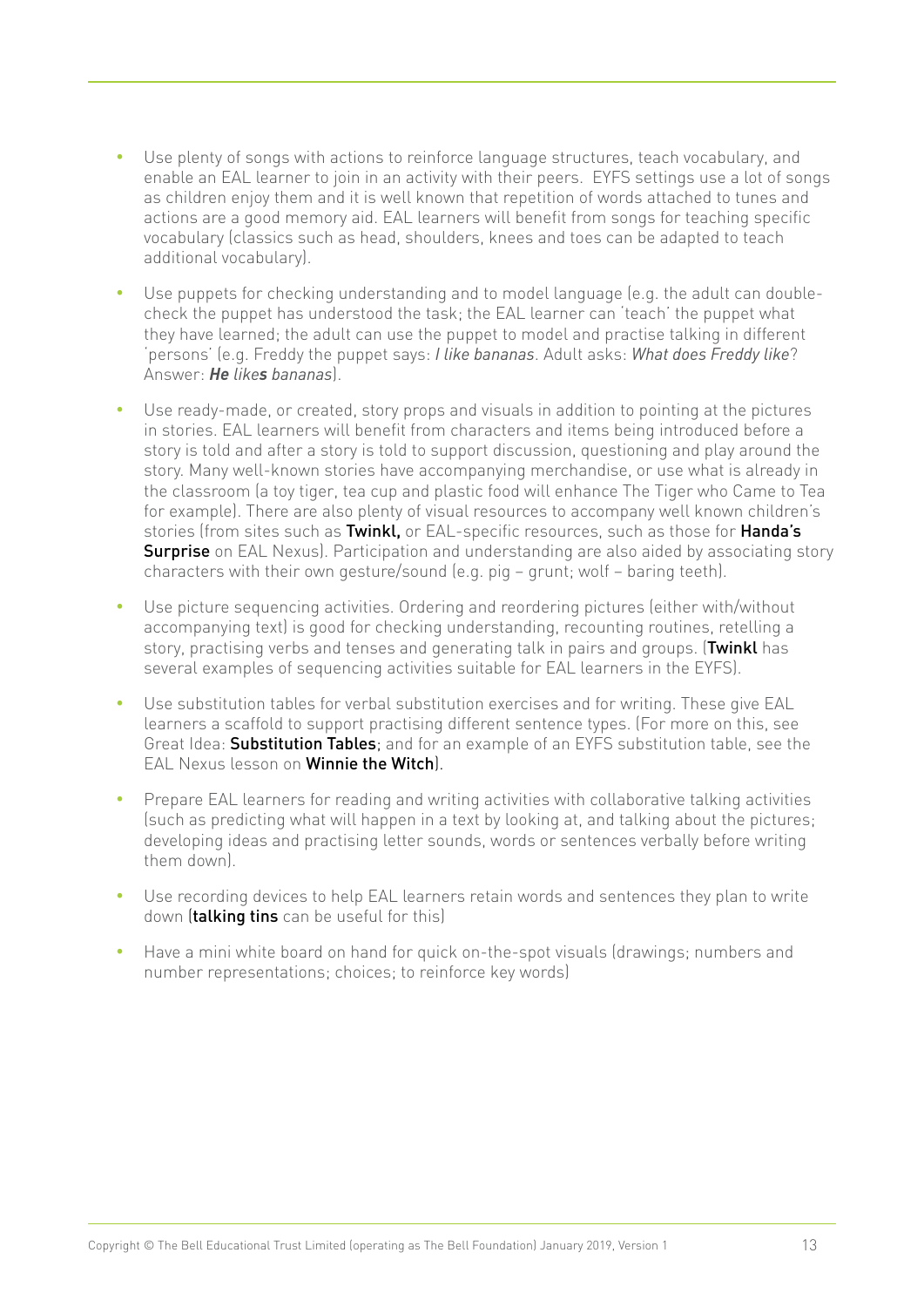# Language Focus

- • Repeat daily social language exchanges with New to English learners (e.g. *Hello, how are you? Good morning*) and model by repeating the same exchanges (using exactly the same language) with other children
- Model 'please' and 'thank you' for EAL learners languages express politeness in different ways and many do not have separate words for '*please*' and '*thank you'*
- Provide regular activities (e.g. circle games) that build on developing the language needed for social skills, such as the language of sharing and making polite requests
- Learn some basic greetings and words in an EAL learner's home language to show awareness and value of the other language/s in a child's life. Parents can help with this and it may reassure a New to English (Band A) EAL learner that even teachers sometimes find it hard to learn something new.
- Play classroom vocabulary games with New to English (Band A) learners to check understanding, e.g. Find/Where are? (find a red pencil; Where are the water cups?); pulling objects out of a bag (*What's this? It's ...*)
- Use puppets to rehearse/model language (for more on this see On-going differentiation strategies above)
- Encourage EAL learners in the direction of activities or talking spots where communication is more likely to take place. The teacher and other adults can collaborate on mapping the inside and outside space for 'talking spots' (i.e. some children chat more outside, some in enclosed spaces, such as play tents). Assign adults with responsibility for particular areas – this should include the adult encouraging language buddies to visit the talking spot to help EAL learners.
- Target EAL learners for frequent, daily talking moments (i.e. brief communication opportunities that are not necessarily part of the teaching and learning structures of the day). The teacher and other adults can collaborate on mapping these potential talking moments (e.g. arriving in the morning; hanging up a coat; transition from inside to outside)<sup>10</sup>. Plan the vocabulary and structures that can be developed during these informal talking moments (e.g. on arrival in the morning, in addition to reinforcing polite greetings, pick something to practise, such as the weather: *What's the weather like? It's a lovely day*; offer choices - *Is it cold or hot? Is it snowy or sunny?*) Ensure that the language used is clear, consistent, and at the appropriate level of support/challenge for the EAL learner.
- Ensure that the EYFS key adult assigned to an EAL learner is briefed to facilitate the use of talking spots and talking moments (above)
- Plan for, teach and model vocabulary and language structures needed for different topics/ tasks (for an example, see the language/literacy objectives in the EAL Nexus teaching notes for Handa's Surprise)
- Prepare EAL learners for the language that will be encountered on school trips (e.g. a trip to a farm- Nouns: cow, pig. Verbs: stroke, draw, feed. Structures*: Do you want to ….? Let's …. I Like + -ing - I like stroking the goat*).
- Teach EAL learners key words and phrases for topics in advance in small group work and/ or send words and visuals home in advance (see EAL Nexus Great Idea: Introducing New vocabulary)
- 10 For more on mapping places and times when talking can take place, see Every Child a Talker: Guidance for Early Language Lead Practitioners, DCSF, 2008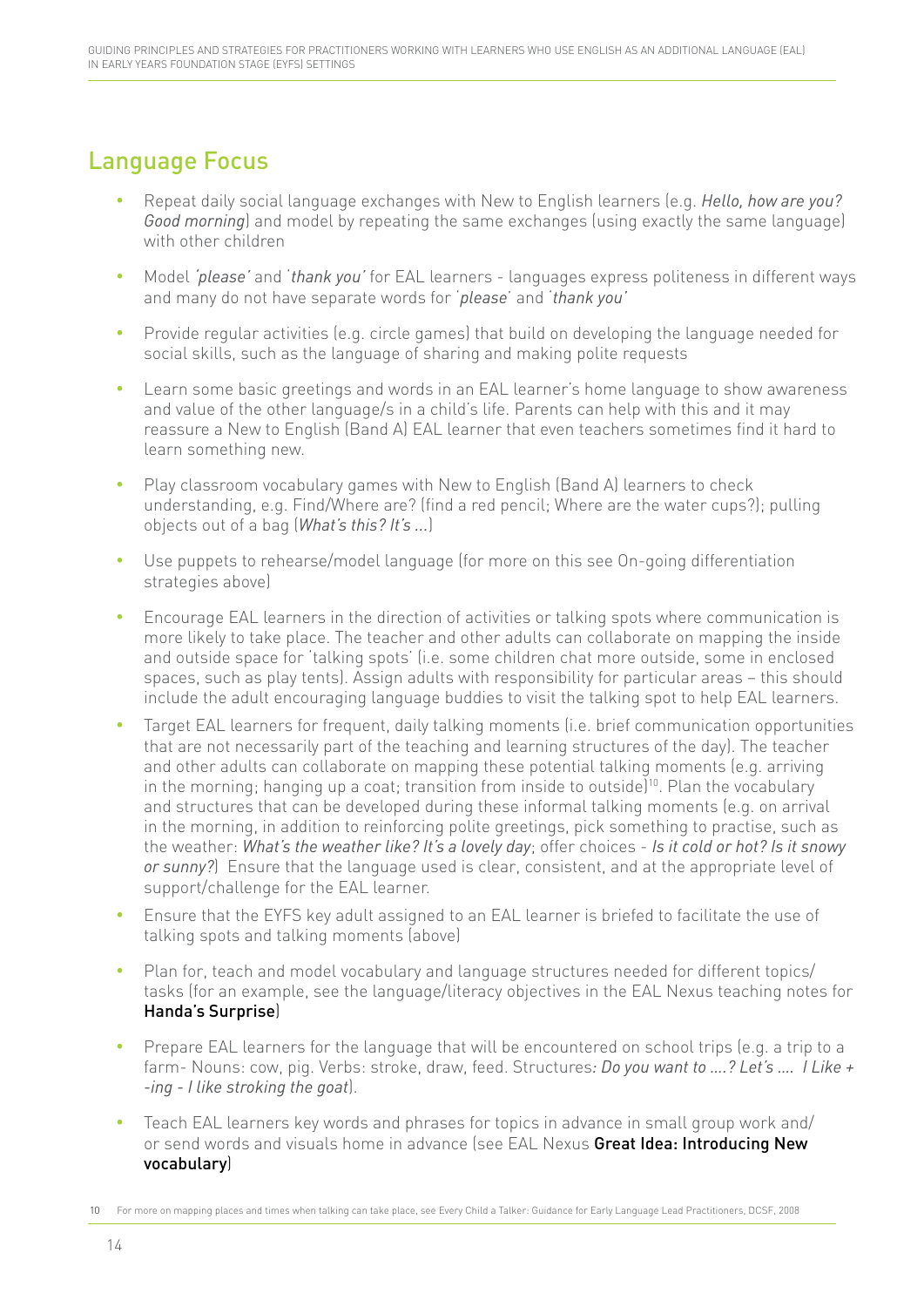- Consider using a daily vocabulary teaching resource, such as **Word Aware 2** designed by speech and language specialists specifically for the EYFS. This benefits all pupils, particularly EAL learners.
- Use technology to support children in retelling stories e.g. the **ChatterPix App** where children can use a picture they have taken, or a picture of a character in a book, then draw a mouth on the character, speak in the character's voice and retell a story or hot seat a story. Record the child speaking and play it back to them – this is empowering and a useful assessment tool.
- Extend language. Comments (*I like your tower; that is a tall tower*) can be more effective for extending language than questions (*what are you making?*) as they can generate chat and supply vocabulary (the child may not know that the word for what they are making is 'tower' for example)
- Teach nouns accompanied by verbs to New to English learners. Verbs plus nouns (e.g. eat an apple, do homework) are building blocks towards sentences and expressing what you want to say.
- Use new vocabulary frequently after initially teaching it and ensure that EAL learners do the same – children need to hear and speak words several times in order to retain them
- Repeat and rephrase instructions for a task to support EAL learners' understanding
- Recast rather than correct. Recasting models the correct way of saying something without discouraging communication (*I goed cinema; Oh, you went to the cinema. I went to the cinema too*).
- Use drama and role play. Children are often more talkative as someone else (e.g. a doctor, a teacher) and it provides opportunities to hear and use language in different contexts.
- Use repetitive stories (e.g. Brown Bear, Brown Bear what do you see? Dear Zoo; The Very Hungry Caterpillar) and get children to chime in with the repetitions. This will help EAL learners to internalise the language patterns.
- Use YouTube versions of well-known books. This is often easier in a whole class setting for all children to see the book and teachers can stop and pause to enable explanation and repetition.
- Use wordless picture books as a stimulus for EAL learners to generate language by creating stories (see here for a list wordless picture books)
- Frequently indicate the relationship between spoken and written text when reading to EAL learners (pointing to a word *he* roared; with labelled pictures, say *find the word* instead of *find the picture*)
- Encourage EAL learners to make good use of resources such as class word buckets that contain words and pictures related to what children in EYFS are learning, such as phonics (*can you find the word dog in the word bucket?*)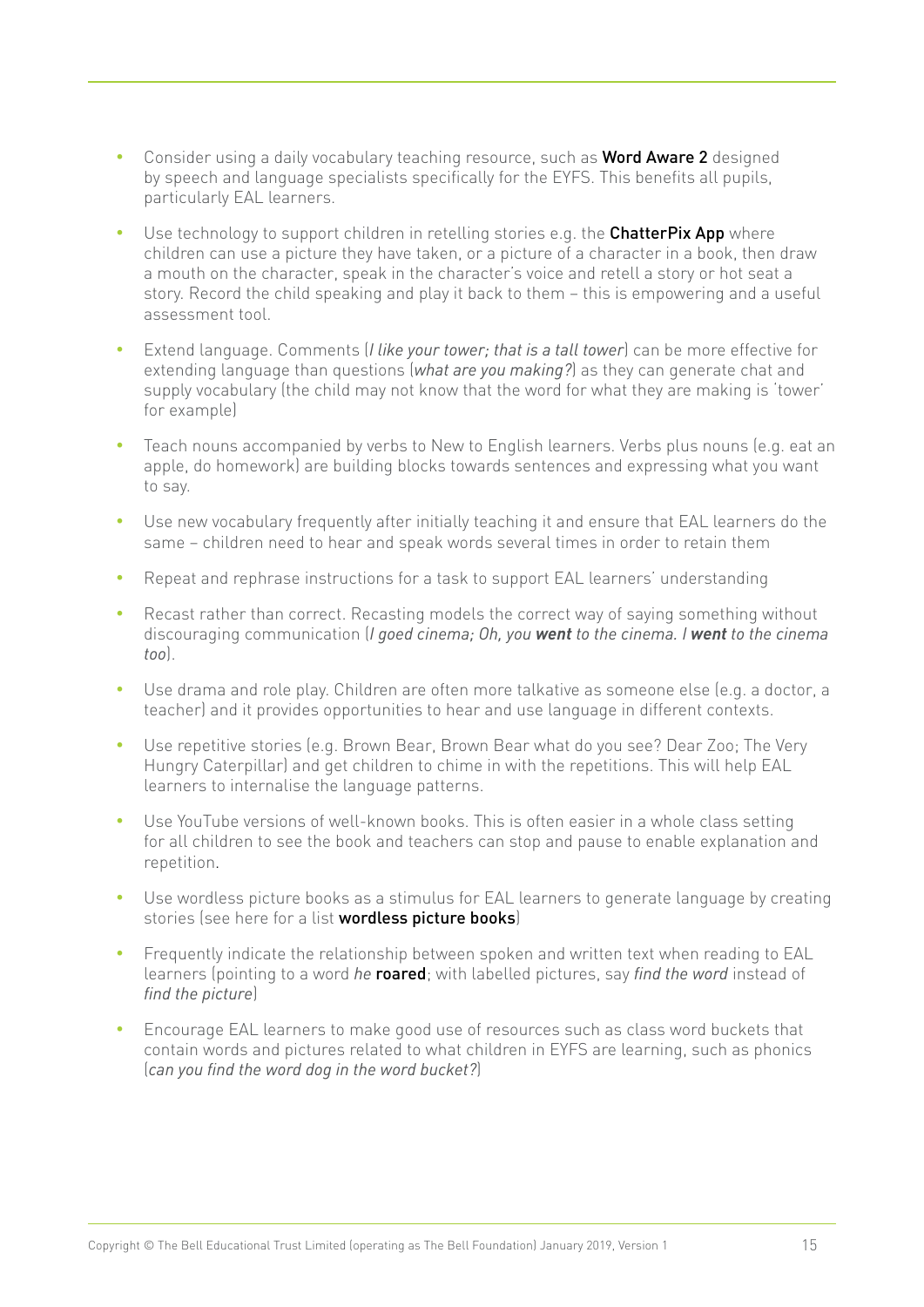# Marking and Feedback

- Praise any attempt at communication, including home language and mixed code (speaking in a mix of languages) and non-verbal communication (e.g. if a child is clearly listening or responding to an instruction, this can be praised through a look-and-a-nod, a smile, thumbs up, high five)
- Talk through language targets with EAL learners (if possible use a same-language adult to support this) – point to examples of work to help children gain an understanding of how to improve (e.g. marking and modeling letter formation)

# Communication with Home

- Ascertain in advance whether or not parents will need an interpreter at parents' evenings and other meetings. Book an interpreter or arrange for the meeting to be attended by a same-language speaking member of staff, or a proficient-in-English family member or family friend.
- Promote clear communication with parents of EAL learners by making the regular EYFS communications accessible through use of clear language (unidiomatic, short sentences) and visuals
- Hold weekly drop-in sessions for families of EAL learners to help them to make sense of EYFS communications. This will help to ensure that EAL families know the meaning of commonly used educational acronyms and terms, particularly when there may not be a comparable meaning in the child's home language.
- Be aware of the English language proficiency of parents and older siblings so that communication with them can be pitched appropriately
- Keep parents informed of topics being covered in class and encourage them to discuss and research these in their home language/s
- Send home key words/phrases in advance of them being taught at school. A weekly EAL parent drop-in session is also ideal for reinforcing advance learning.
- Inform parents of their child's English language targets (taken from *the EAL Assessment Framework for Schools*)
- Ask parents for common words in the EAL learner's home language/s and words/family names (e.g. granny, auntie) that the child might often use. This may help a New to English (Band A) learner make themselves understood (e.g. if they are talking about 'mummy') and gives the adult the chance to strengthen the relationship by showing an attempt to communicate with the child using their home language.
- Send home visual vocabulary flashcards starting with school and classroom language (available from British Council's Learn English Kids - flashcards) and provide ideas for parents on how to play games with them (such as turn the cards over/ child picks a card; reveal a card slowly; hide the cards round the room; mime an action connected to the card; form a sentence using the flashcard word/s; pick cards out of parents' pocket/bag; name in English and home language; spot any similarities between the English word and language/s the child speaks)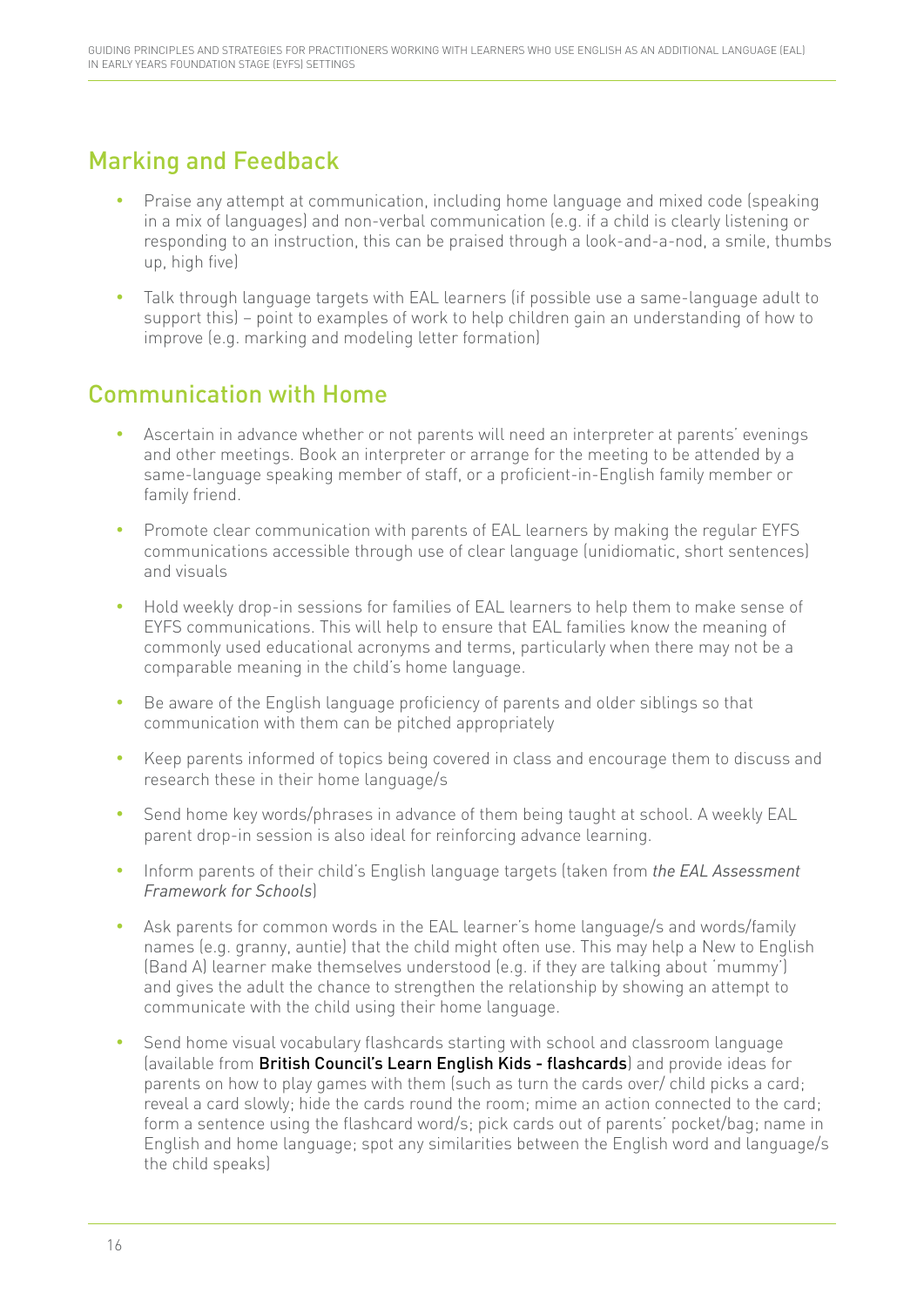- Provide parents with websites and apps for their child to use at home to support school work and practise English (e.g. British Council's Learn English Kids website (free) and the Learn English Kids apps (some free activities); plus a phonics website/app that supports the phonics scheme that the school uses). For other ideas for both adults and children on how to work on improving English see Improving your English at Home and in the Community.
- Provide parents who are new to the country/area with local information in plain and simple English which will help their child learn English (e.g. local library activities; stay-and-play clubs)
- Remind parents who are themselves learning English that they can support their child's language development by looking at books and discussing the pictures in their home language/s. Best practice is to run a workshop for parents with an interpreter who could model this activity in their home language and in English.
- Provide parents with 'how to help your child read' leaflets in plain and simple English and other languages (e.g. Rochdale Borough Council's free 1-page Reading together in English in fourteen languages: and Hounslow Language Services' Parents and Children Sharing **Books** leaflet in seventeen languages).
- Remind parents that it is important to continue speaking and reading to their child in the home language/s as research conclusively shows proficiency in the home language/s supports proficiency in an additional language (for more on this see Speaking in your home language on EAL Nexus)